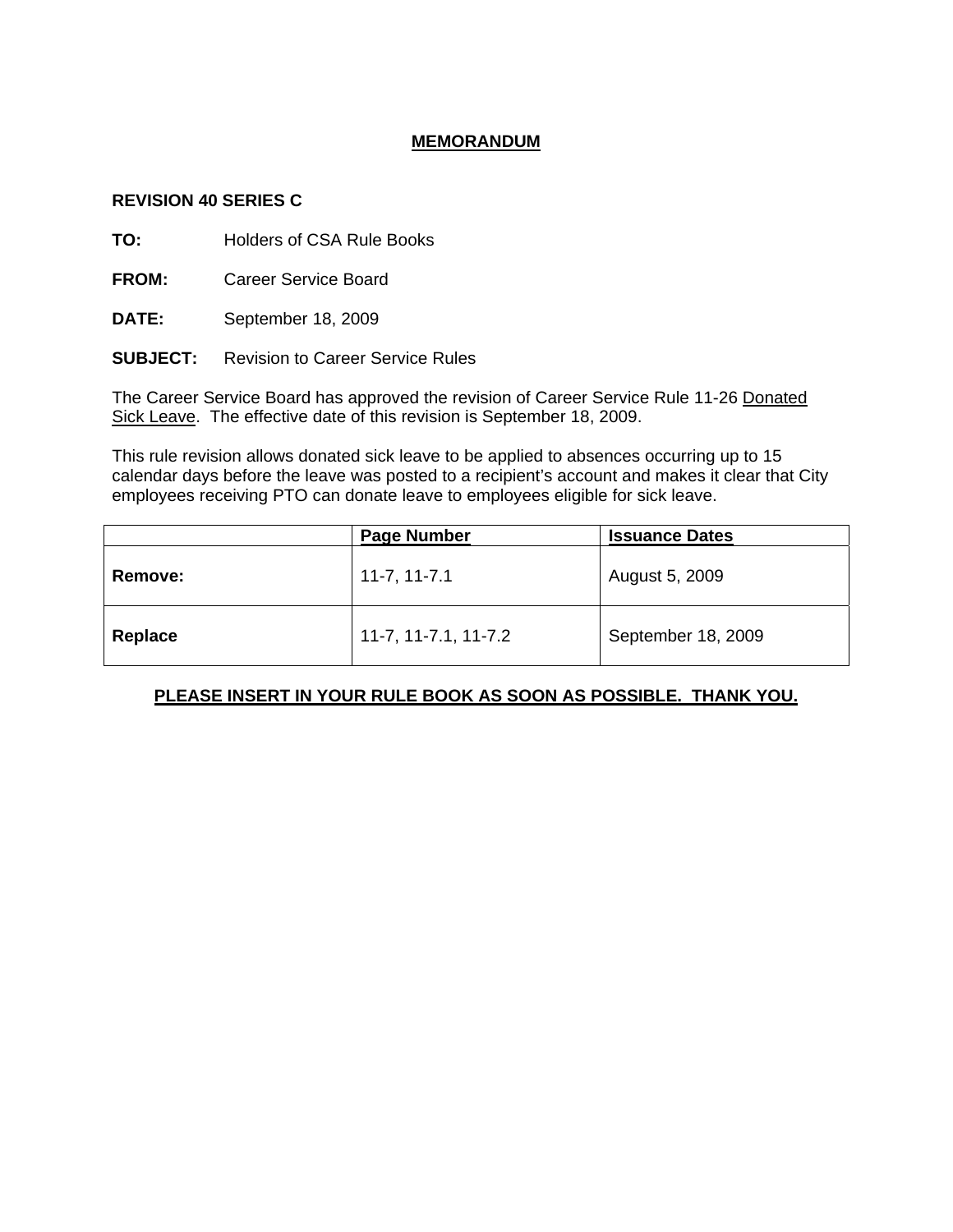11-26 Donated Sick Leave

(Effective May 13, 2009; Rules Revision Memo 37C)

- A. Donor requirements: A Career Service employee may donate sick leave to another Career Service employee provided that the employee donating sick leave:
	- 1. Has been earning sick leave from the City continuously for the last five years; and
	- 2. Retains a sick leave balance of at least two hundred forty (240) hours after the donation.
- B. Recipient requirements:
	- 1. Before an employee can receive donations of sick leave, the employee (or the employee's representative) must provide notice to the Department of Finance that the employee anticipates a need for donated sick leave. Such notice shall estimate how much donated sick leave the employee expects to use in the current calendar year. Should the employee need more donated leave beyond the original estimate, the employee shall provide notice of this to the Department of Finance before the employee can receive additional donations.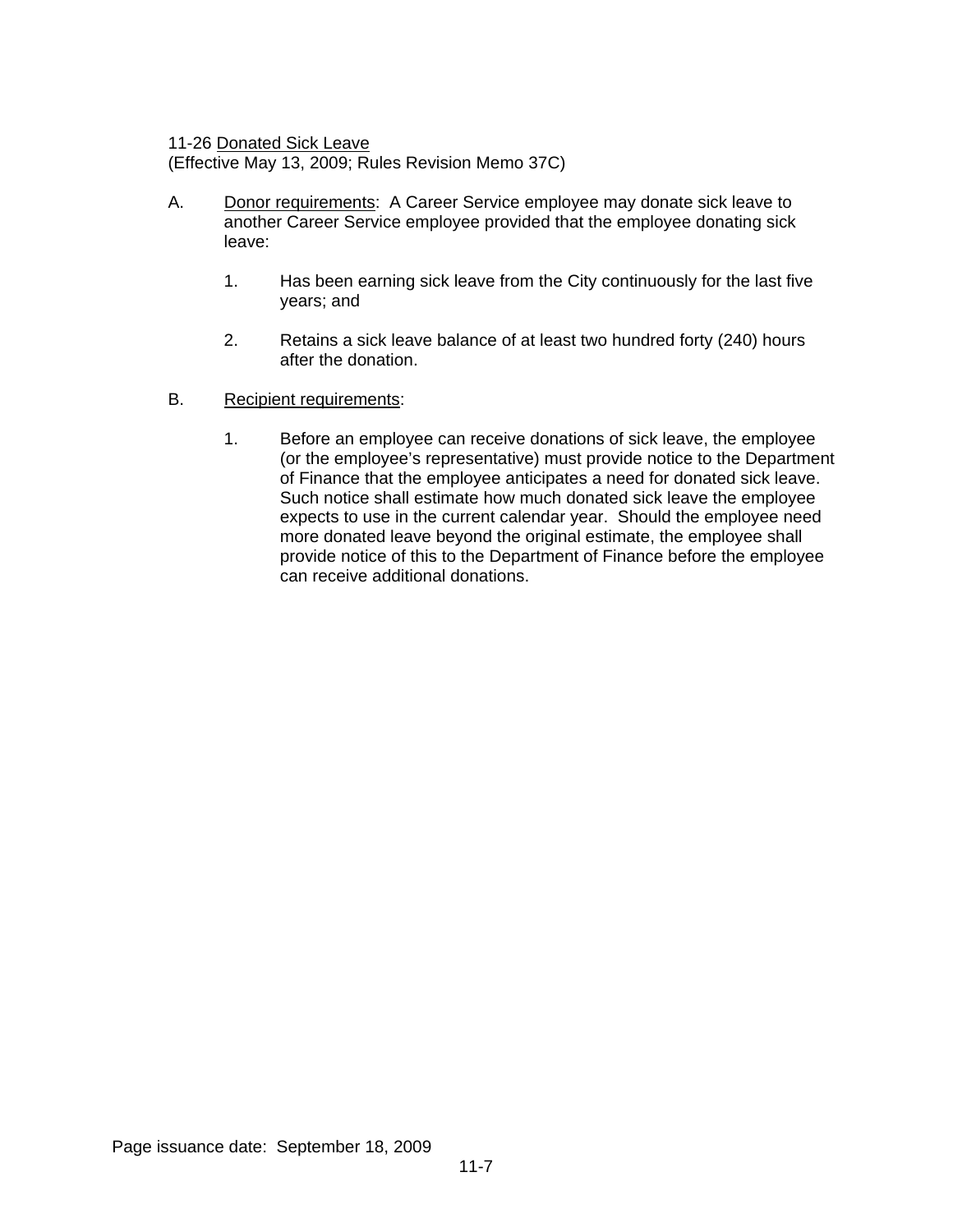- 2. In order to use donated sick leave, an employee must: (Revised effective August 5, 2009; Rules Revision Memo 39C)
	- a. Have exhausted his or her accumulated compensatory time, sick leave and vacation leave, be absent from work and;
		- i. Receiving disability leave, or temporary disability benefits under the provisions of the Workers' Compensation Act. In either of these situations, the employee may only use donated sick leave to make up the difference between the employee's base salary, and the total of other paid leave received and the temporary disability benefits the employee is receiving.
		- ii. Receiving FMLA leave;
		- iii. Receiving interactive process leave; or
		- iv. Have received written notice of a pre-disqualification meeting. The employee may use donated sick leave until disqualification occurs or until the end of the period in which a decision on disqualification must be issued, whichever occurs first.

**or** 

- b. Have elected to substitute donated sick leave for unpaid parental involvement leave.
- 3. Donated sick leave can be used to cover absences that occur up to fifteen (15) calendar days before the leave was posted to a recipient's account so long as the other conditions of this section have been met (Revised effective September 18, 2009; Rules Revision Memo 40C).
- C. Employees cannot use more than six hundred (600) hours of donated sick leave in a calendar year.
- D. 1. The amount of sick leave to be credited to the recipient's account shall be computed as follows:
	- a. Multiply the number of hours of sick leave being donated by the hourly rate of pay of the donor employee;
	- b. Divide the result by the hourly rate of pay of the recipient; and
	- c. Round the result down to the closest full hour.
	- 2. The computations made in paragraph D.1. shall be reported to the Department of Finance in accordance with procedures to be established by that office.

Page issuance date: September 18, 2009